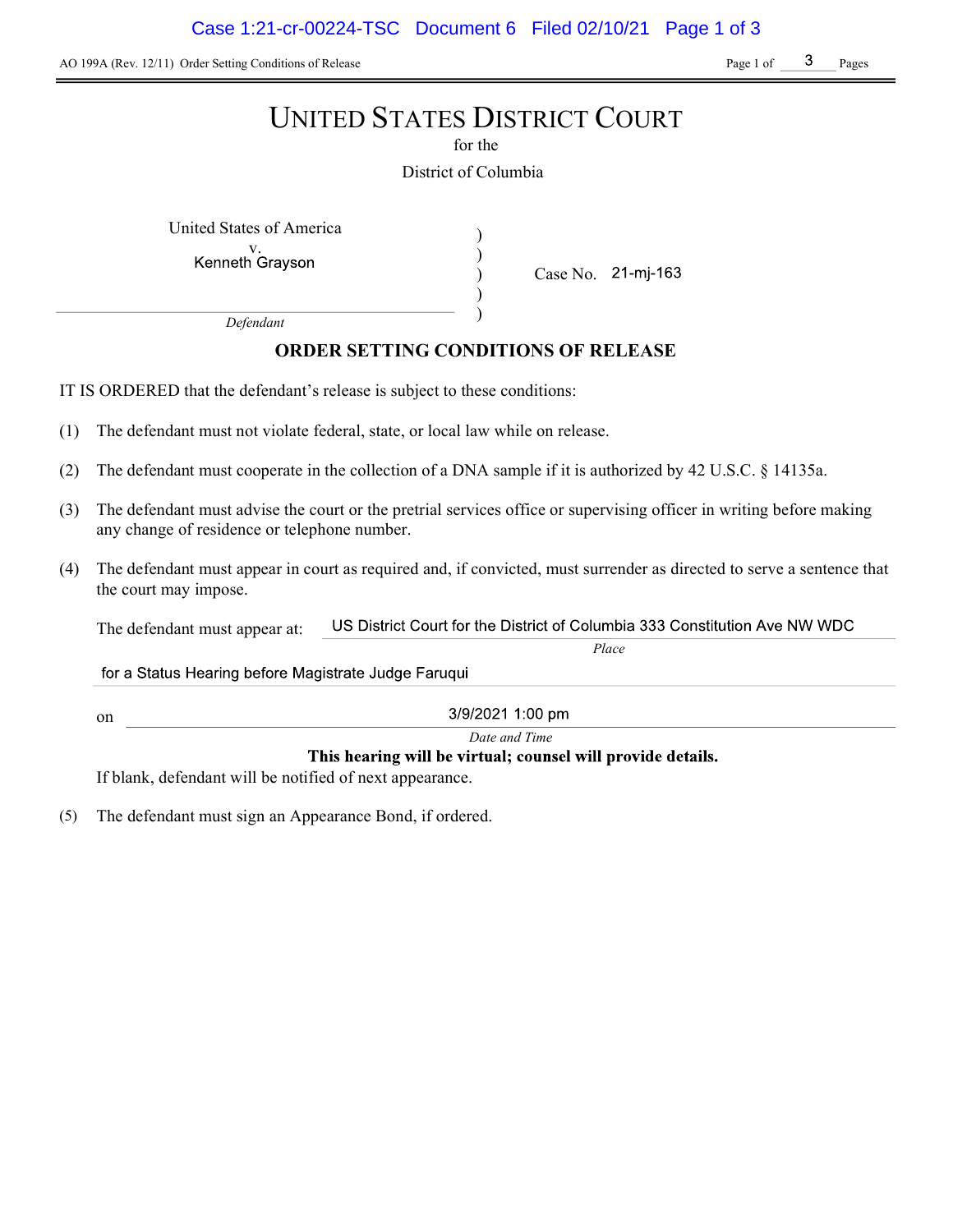AO 199B (Rev. 12/11) Additional Conditions of Release Page 2 of 3 Pages

## ADDITIONAL CONDITIONS OF RELEASE

IT IS FURTHER ORDERED that the defendant's release is subject to the conditions marked below:

( ) (6) The defendant is placed in the custody of:

| Person or organization |  |
|------------------------|--|
|                        |  |

Address (only if above is an organization) City and state Tel. No.

who agrees to (a) supervise the defendant, (b) use every effort to assure the defendant's appearance at all court proceedings, and (c) notify the court immediately if the defendant violates a condition of release or is no longer in the custodian's custody.

|                |                                                                                                                                                                                                                                                                                                       |     |                                                                                                                                                                                   | Signed:                                                                                                                                                                                          |                                                                                                                                 |      |  |  |
|----------------|-------------------------------------------------------------------------------------------------------------------------------------------------------------------------------------------------------------------------------------------------------------------------------------------------------|-----|-----------------------------------------------------------------------------------------------------------------------------------------------------------------------------------|--------------------------------------------------------------------------------------------------------------------------------------------------------------------------------------------------|---------------------------------------------------------------------------------------------------------------------------------|------|--|--|
|                |                                                                                                                                                                                                                                                                                                       |     |                                                                                                                                                                                   |                                                                                                                                                                                                  | Custodian                                                                                                                       | Date |  |  |
| $(\mathsf{X})$ |                                                                                                                                                                                                                                                                                                       | (7) |                                                                                                                                                                                   | The defendant must:                                                                                                                                                                              |                                                                                                                                 |      |  |  |
|                |                                                                                                                                                                                                                                                                                                       |     |                                                                                                                                                                                   | ( X ) (a) submit to supervision by and report for supervision to the US Pretrial for Western District of PA                                                                                      |                                                                                                                                 |      |  |  |
|                |                                                                                                                                                                                                                                                                                                       |     |                                                                                                                                                                                   | telephone number<br>$(412)$ 395-6507, no later than $\qquad \qquad$ .                                                                                                                            |                                                                                                                                 |      |  |  |
|                |                                                                                                                                                                                                                                                                                                       |     |                                                                                                                                                                                   | (b) continue or actively seek employment.                                                                                                                                                        |                                                                                                                                 |      |  |  |
|                |                                                                                                                                                                                                                                                                                                       |     |                                                                                                                                                                                   | (c) continue or start an education program.                                                                                                                                                      |                                                                                                                                 |      |  |  |
|                |                                                                                                                                                                                                                                                                                                       |     |                                                                                                                                                                                   | (X) (d) surrender any passport to: US Pretrial Services for the Western District of PA                                                                                                           |                                                                                                                                 |      |  |  |
|                |                                                                                                                                                                                                                                                                                                       |     | $(X)$ (e) not obtain a passport or other international travel document.                                                                                                           |                                                                                                                                                                                                  |                                                                                                                                 |      |  |  |
|                | (x) (f) abide by the following restrictions on personal association, residence, or travel: Travel restricted to WDPA and DC. Stay                                                                                                                                                                     |     |                                                                                                                                                                                   |                                                                                                                                                                                                  |                                                                                                                                 |      |  |  |
|                | out of DC except for PSA or Court business or meetings with attorney<br>out of DC except for PSA or Court business or meetings with attorney<br>( $\times$ ) (g) avoid all contact, directly or indirectly, with any person who is or may be a victim or witness in the investigation or prosecution, |     |                                                                                                                                                                                   |                                                                                                                                                                                                  |                                                                                                                                 |      |  |  |
|                |                                                                                                                                                                                                                                                                                                       |     |                                                                                                                                                                                   |                                                                                                                                                                                                  |                                                                                                                                 |      |  |  |
|                | including:<br><u> 1989 - Johann Stoff, amerikansk politiker (* 1908)</u>                                                                                                                                                                                                                              |     |                                                                                                                                                                                   |                                                                                                                                                                                                  |                                                                                                                                 |      |  |  |
|                |                                                                                                                                                                                                                                                                                                       |     |                                                                                                                                                                                   | (h) get medical or psychiatric treatment:                                                                                                                                                        |                                                                                                                                 |      |  |  |
|                |                                                                                                                                                                                                                                                                                                       |     |                                                                                                                                                                                   |                                                                                                                                                                                                  |                                                                                                                                 |      |  |  |
|                |                                                                                                                                                                                                                                                                                                       |     |                                                                                                                                                                                   | or the following purposes:                                                                                                                                                                       |                                                                                                                                 |      |  |  |
|                |                                                                                                                                                                                                                                                                                                       |     |                                                                                                                                                                                   | (j) maintain residence at a halfway house or community corrections center, as the pretrial services office or supervising officer considers                                                      |                                                                                                                                 |      |  |  |
|                |                                                                                                                                                                                                                                                                                                       |     |                                                                                                                                                                                   | necessary.                                                                                                                                                                                       |                                                                                                                                 |      |  |  |
|                |                                                                                                                                                                                                                                                                                                       |     |                                                                                                                                                                                   | $(X)$ (k) not possess a firearm, destructive device, or other weapon.                                                                                                                            |                                                                                                                                 |      |  |  |
|                |                                                                                                                                                                                                                                                                                                       |     |                                                                                                                                                                                   | $(X)$ (1) not use alcohol ( ) at all $(X)$ excessively.                                                                                                                                          |                                                                                                                                 |      |  |  |
|                |                                                                                                                                                                                                                                                                                                       |     |                                                                                                                                                                                   | ( × ) (m) not use or unlawfully possess a narcotic drug or other controlled substances defined in 21 U.S.C. § 802, unless prescribed by a licensed<br>medical practitioner.                      |                                                                                                                                 |      |  |  |
|                | $(X)$ (n) submit to testing for a prohibited substance if required by the pretrial services office or supervising officer. Testing may be used with random                                                                                                                                            |     |                                                                                                                                                                                   |                                                                                                                                                                                                  |                                                                                                                                 |      |  |  |
|                |                                                                                                                                                                                                                                                                                                       |     | frequency and may include urine testing, the wearing of a sweat patch, a remote alcohol testing system, and/or any form of prohibited                                             |                                                                                                                                                                                                  |                                                                                                                                 |      |  |  |
|                |                                                                                                                                                                                                                                                                                                       |     | substance screening or testing. The defendant must not obstruct, attempt to obstruct, or tamper with the efficiency and accuracy of prohibited<br>substance screening or testing. |                                                                                                                                                                                                  |                                                                                                                                 |      |  |  |
|                |                                                                                                                                                                                                                                                                                                       |     | $(X)$ (o)                                                                                                                                                                         |                                                                                                                                                                                                  |                                                                                                                                 |      |  |  |
|                |                                                                                                                                                                                                                                                                                                       |     |                                                                                                                                                                                   | participate in a program of inpatient or outpatient substance abuse therapy and counseling if directed by the pretrial services office or<br>supervising officer.                                |                                                                                                                                 |      |  |  |
|                |                                                                                                                                                                                                                                                                                                       |     |                                                                                                                                                                                   | $(X)$ (p) participate in one of the following location restriction programs and comply with its requirements as directed.                                                                        |                                                                                                                                 |      |  |  |
|                | $($ $)$ (i) <b>Curfew.</b> You are restricted to your residence every day () from $\qquad \qquad$ to $\qquad \qquad$ , or (<br>) as                                                                                                                                                                   |     |                                                                                                                                                                                   |                                                                                                                                                                                                  |                                                                                                                                 |      |  |  |
|                |                                                                                                                                                                                                                                                                                                       |     |                                                                                                                                                                                   | directed by the pretrial services office or supervising officer; or                                                                                                                              |                                                                                                                                 |      |  |  |
|                |                                                                                                                                                                                                                                                                                                       |     |                                                                                                                                                                                   | (X) (ii) Home Detention. You are restricted to your residence at all times except for employment; education; religious services; medical,                                                        |                                                                                                                                 |      |  |  |
|                |                                                                                                                                                                                                                                                                                                       |     |                                                                                                                                                                                   | approved in advance by the pretrial services office or supervising officer; or                                                                                                                   | substance abuse, or mental health treatment; attorney visits; court appearances; court-ordered obligations; or other activities |      |  |  |
|                |                                                                                                                                                                                                                                                                                                       |     |                                                                                                                                                                                   | )(iii) Home Incarceration. You are restricted to 24-hour-a-day lock-down at your residence except for medical necessities and                                                                    |                                                                                                                                 |      |  |  |
|                |                                                                                                                                                                                                                                                                                                       |     |                                                                                                                                                                                   | court appearances or other activities specifically approved by the court.                                                                                                                        |                                                                                                                                 |      |  |  |
|                |                                                                                                                                                                                                                                                                                                       |     |                                                                                                                                                                                   | $(\times)$ (q) submit to location monitoring as directed by the pretrial services office or supervising officer and comply with all of the program                                               |                                                                                                                                 |      |  |  |
|                |                                                                                                                                                                                                                                                                                                       |     |                                                                                                                                                                                   | requirements and instructions provided.                                                                                                                                                          |                                                                                                                                 |      |  |  |
|                |                                                                                                                                                                                                                                                                                                       |     |                                                                                                                                                                                   | $(\times)$ You must pay all or part of the cost of the program based on your ability to pay as determined by the pretrial services office or<br>supervising officer.                             |                                                                                                                                 |      |  |  |
|                |                                                                                                                                                                                                                                                                                                       |     |                                                                                                                                                                                   |                                                                                                                                                                                                  |                                                                                                                                 |      |  |  |
|                |                                                                                                                                                                                                                                                                                                       |     |                                                                                                                                                                                   | ( × ) (r) report as soon as possible, to the pretrial services office or supervising officer, every contact with law enforcement personnel, including<br>arrests, questioning, or traffic stops. |                                                                                                                                 |      |  |  |
|                |                                                                                                                                                                                                                                                                                                       |     |                                                                                                                                                                                   | $(x)$ (s) Defendant to resolve arrest warrant from WVA by 02/04/2021. Deft allowed to visit his parents but must give                                                                            |                                                                                                                                 |      |  |  |
|                |                                                                                                                                                                                                                                                                                                       |     |                                                                                                                                                                                   | WDPA advance notice. Notify WDPA of any change in address, telephone or employment status.                                                                                                       |                                                                                                                                 |      |  |  |
|                |                                                                                                                                                                                                                                                                                                       |     |                                                                                                                                                                                   |                                                                                                                                                                                                  |                                                                                                                                 |      |  |  |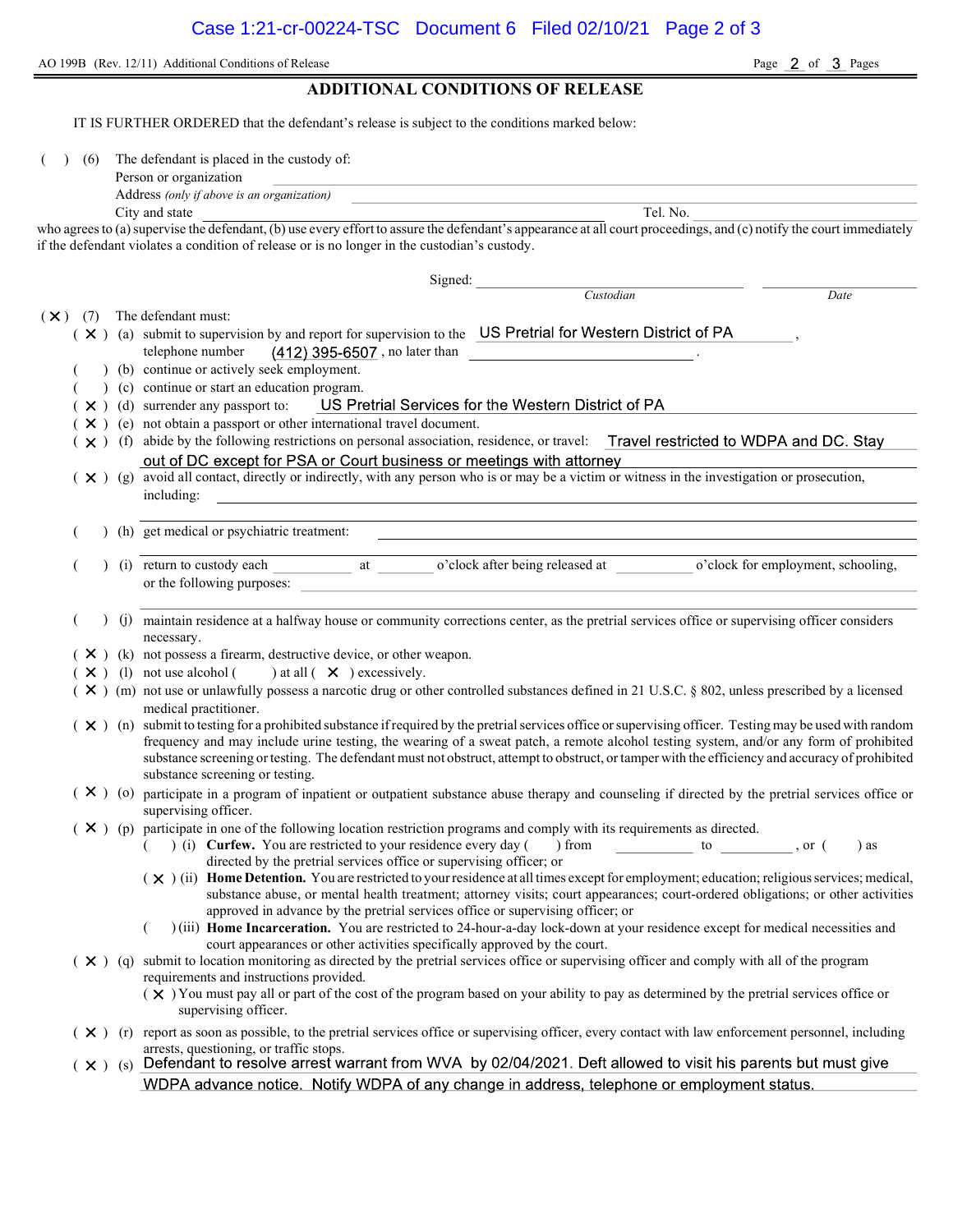### ADVICE OF PENALTIES AND SANCTIONS

#### TO THE DEFENDANT:

#### YOU ARE ADVISED OF THE FOLLOWING PENALTIES AND SANCTIONS:

Violating any of the foregoing conditions of release may result in the immediate issuance of a warrant for your arrest, a revocation of your release, an order of detention, a forfeiture of any bond, and a prosecution for contempt of court and could result in imprisonment, a fine, or both.

While on release, if you commit a federal felony offense the punishment is an additional prison term of not more than ten years and for a federal misdemeanor offense the punishment is an additional prison term of not more than one year. This sentence will be consecutive (i.e., in addition to) to any other sentence you receive.

It is a crime punishable by up to ten years in prison, and a \$250,000 fine, or both, to: obstruct a criminal investigation; tamper with a witness, victim, or informant; retaliate or attempt to retaliate against a witness, victim, or informant; or intimidate or attempt to intimidate a witness, victim, juror, informant, or officer of the court. The penalties for tampering, retaliation, or intimidation are significantly more serious if they involve a killing or attempted killing.

If, after release, you knowingly fail to appear as the conditions of release require, or to surrender to serve a sentence,

- you may be prosecuted for failing to appear or surrender and additional punishment may be imposed. If you are convicted of: (1) an offense punishable by death, life imprisonment, or imprisonment for a term of fifteen years or more – you will be fined
	- not more than \$250,000 or imprisoned for not more than 10 years, or both;
	- (2) an offense punishable by imprisonment for a term of five years or more, but less than fifteen years you will be fined not more than \$250,000 or imprisoned for not more than five years, or both;
	- (3) any other felony you will be fined not more than \$250,000 or imprisoned not more than two years, or both;
	- (4) a misdemeanor you will be fined not more than \$100,000 or imprisoned not more than one year, or both.

A term of imprisonment imposed for failure to appear or surrender will be consecutive to any other sentence you receive. In addition, a failure to appear or surrender may result in the forfeiture of any bond posted.

### Acknowledgment of the Defendant

I acknowledge that I am the defendant in this case and that I am aware of the conditions of release. I promise to obey all conditions of release, to appear as directed, and surrender to serve any sentence imposed. I am aware of the penalties and sanctions set forth above.

acknowledged on the record

Defendant's Signature

City and State

#### Directions to the United States Marshal

(X) The defendant is ORDERED released after processing.

2/10/2021

Date:

The United States marshal is ORDERED to keep the defendant in custody until notified by the clerk or judge that the defendant has posted bond and/or complied with all other conditions for release. If still in custody, the defendant must be produced before the appropriate judge at the time and place specified.

2021.02.10 Meuveu 08:40:56 -05'00'

Judicial Officer's Signature

Robin M. Meriweather, U.S. Magistrate Judge

Printed name and title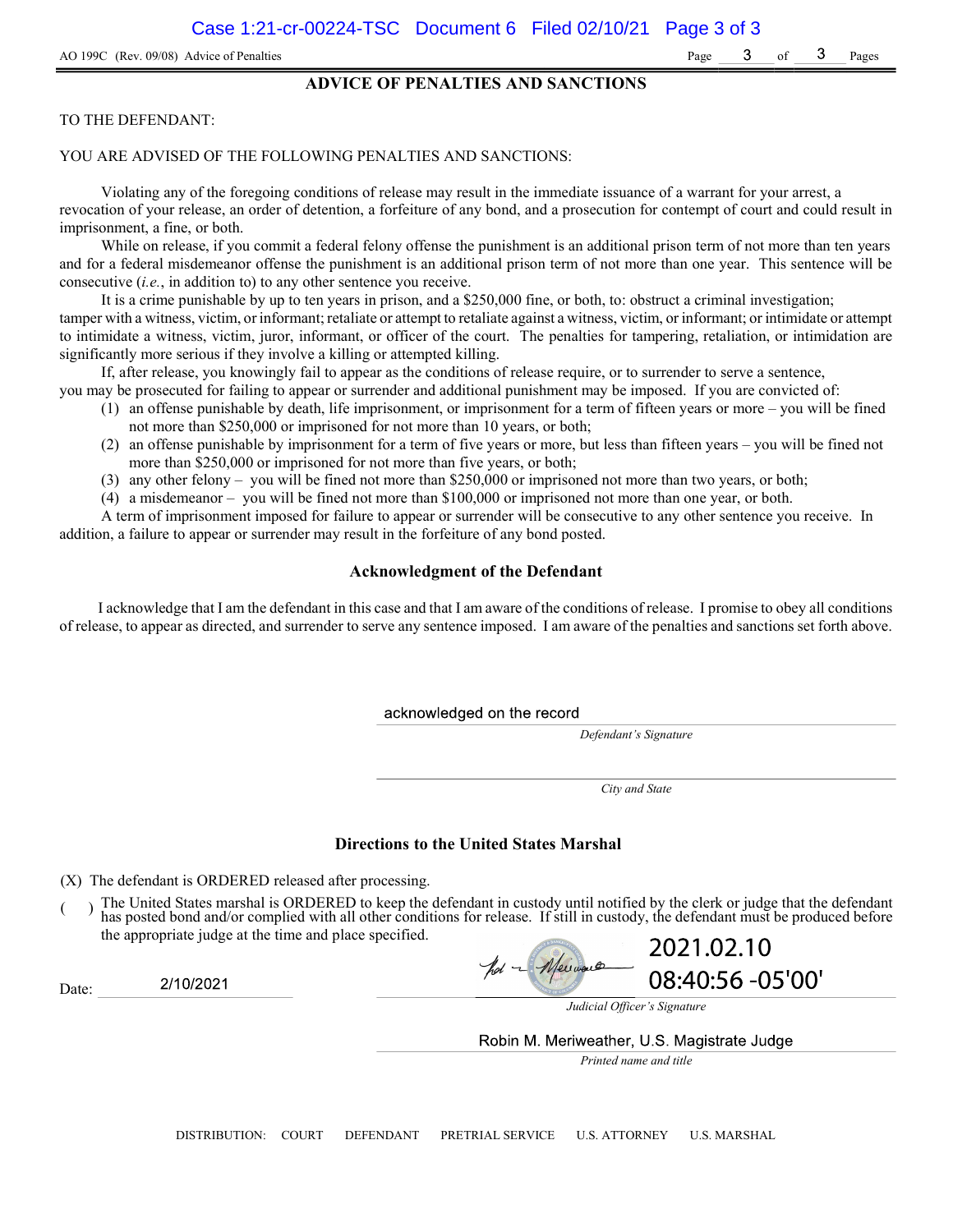AO 98 (Rev. 12/11) Appearance Bond

# UNITED STATES DISTRICT COURT

for the

) ) ) )

District of Columbia

United States of America (1996)

v.

Kenneth Grayson

Defendant

Case No.

# APPEARANCE BOND

## Defendant's Agreement

I, Kenneth Grayson *(defendant)*, agree to follow every order of this court, or any court that considers this case, and I further agree that this bond may be forfeited if I fail:

 $(X)$  to appear for court proceedings;<br> $(X)$  if convicted, to surrender to serv

 $(X)$  if convicted, to surrender to serve a sentence that the court may impose; or  $(X)$  to comply with all conditions set forth in the Order Setting Conditions of R

to comply with all conditions set forth in the Order Setting Conditions of Release.

# Type of Bond

 $(X)$  (1) This is a personal recognizance bond.

(2) This is an unsecured bond of \$

 $($   $)$  (3) This is a secured bond of \$, secured by:

 $($  ) (a)  $\$  , in cash deposited with the court.

( ) (b) the agreement of the defendant and each surety to forfeit the following cash or other property (describe the cash or other property, including claims on it  $-$  such as a lien, mortgage, or loan  $-$  and attach proof of ownership and value):

If this bond is secured by real property, documents to protect the secured interest may be filed of record.

( $\)$  (c) a bail bond with a solvent surety *(attach a copy of the bail bond, or describe it and identify the surety)*:

# Forfeiture or Release of the Bond

Forfeiture of the Bond. This appearance bond may be forfeited if the defendant does not comply with the above agreement. The court may immediately order the amount of the bond surrendered to the United States, including the security for the bond, if the defendant does not comply with the agreement. At the request of the United States, the court may order a judgment of forfeiture against the defendant and each surety for the entire amount of the bond, including interest and costs.